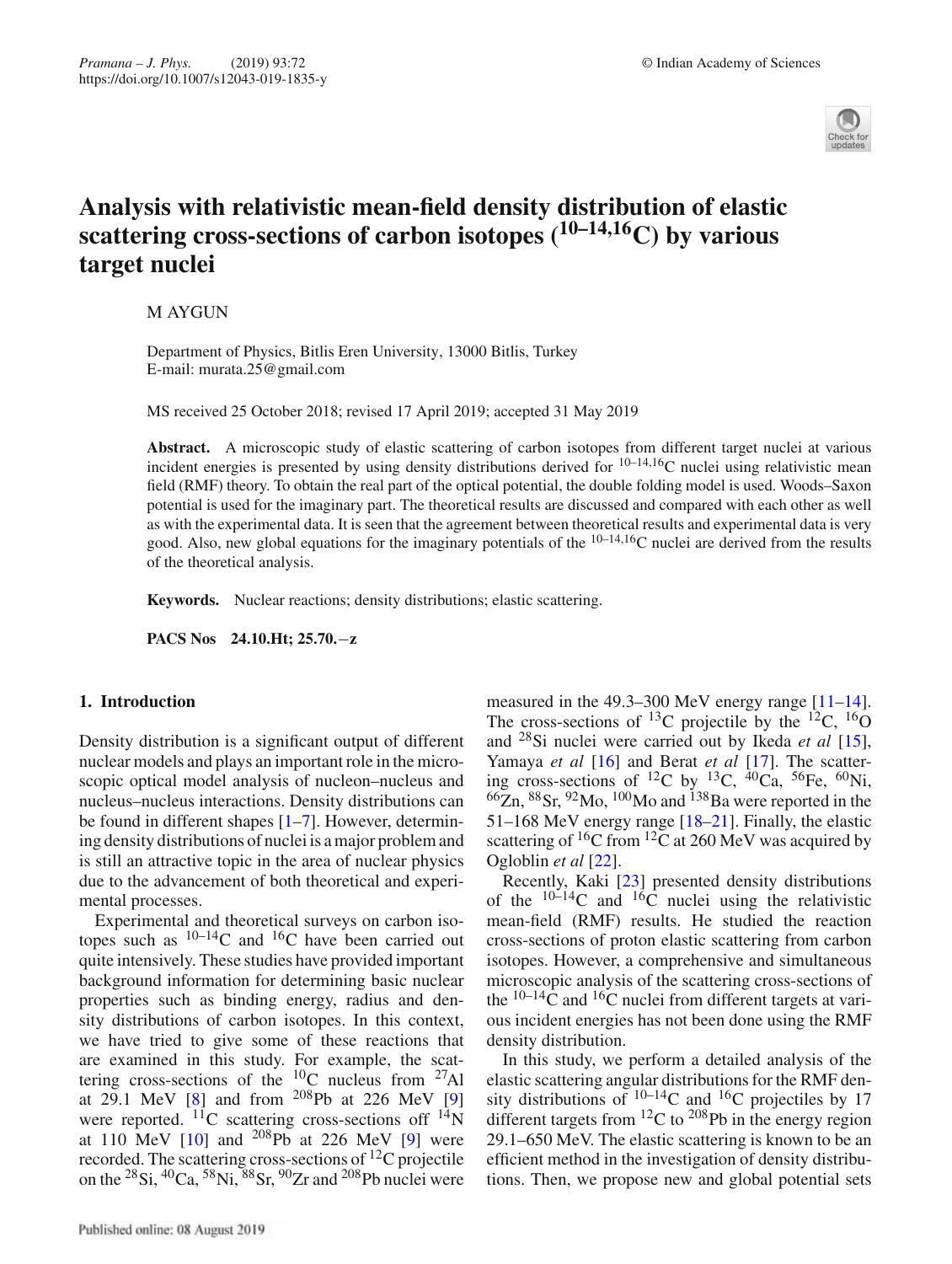that show the relationship between the imaginary potential depths of all the nuclei and the theoretical results.

In §2, a brief summary of the theoretical analysis is provided. Section 3 presents the results and discussion. Section 4 gives a summary and conclusions.

### **2. Theoretical procedure**

#### 2.1 *Optical model analysis*

The optical model consisting of two potentials, the real and imaginary potentials, is one of the most efficient nuclear models used in obtaining elastic scattering cross-sections. The optical model analysis of the elastic scattering cross-sections for all the systems investigated in this work is carried out using two different model potentials: (i) the double-folding (DF) potential for the real part and the Woods–Saxon (WS) potential for the imaginary part and (ii) the DF potential for both real and imaginary parts. These model potentials are explained in the following subsections. The code FRESCO [24] is used to achieve the theoretical results.

2.1.1 *First approach* (*DF–WS*)*.* One of the approaches used commonly to determine the real potential is the DF model [25–27]. The DF model calculates the real potential with the help of both projectile and target densities and nucleon–nucleon interaction. In this sense, the DF potential is written as

$$
V_{\rm DF}^{\rm M3Y}(\mathbf{r}) = \int d\mathbf{r}_1 \int d\mathbf{r}_2 \rho_{\rm P}(\mathbf{r}_1) \rho_{\rm T}(\mathbf{r}_2) \nu_{\rm NN}(\mathbf{r}_{12}), \quad (1)
$$

where  $\mathbf{r}_{12} = \mathbf{r} - \mathbf{r}_1 + \mathbf{r}_2$ ,  $v_{NN}(\mathbf{r}_{12})$  is the effective NN interaction,  $\rho_P(\mathbf{r}_1)$  and  $\rho_T(\mathbf{r}_2)$  are the densities of the projectile and the target nuclei, respectively. The density distributions of the examined nuclei in our study are described in the next subsection. The M3Y nucleon–nucleon (Michigan 3 Yukawa) realistic interaction accepted for  $v_{NN}$  [28] is presented as

$$
\nu_{\rm NN}^{\rm M3Y}(r) = 7999 \frac{\exp(-4r)}{4r} - 2134 \frac{\exp(-2.5r)}{2.5r} -276 (1 - 0.005 \epsilon_{\rm Lab})\delta(r), \qquad (2)
$$

where  $\epsilon_{\text{Lab}} = E/A$  is the incident energy per nucleon. The DF potential is determined using the code DFPOT [29].

The imaginary potential, which is the other part of the optical model, is considered as the WS potential with three free parameters in the following form:

$$
W(r) = W_0 f(r), \quad f(r) = \frac{1}{1 + \exp(x_i)},
$$
\n(3)

72 Page 2 of 11 *Pramana – J. Phys.* (2019) 93:72

$$
x_i = \frac{r - R_w}{a_w}, \quad R_w = r_w (A_P^{1/3} + A_T^{1/3}), \tag{4}
$$

where  $W_0$ ,  $r_w$  and  $a_w$  for the imaginary potential are depth, radius and diffuseness parameters, respectively. By determining the real and imaginary potentials, the optical potential that is labelled as DF(R) in our study is obtained.

2.1.2 *Second approach* (*DF–DF*)*.* For a comparative study, we use a second approach except for the abovementioned procedure. In this approach, the real potential is thought as the DF potential. In addition to this, the imaginary potential is assumed as the DF potential multiplied by a renormalisation factor  $N<sub>I</sub>$ . In this way, both real and imaginary potentials have the same shape but different strengths that is evaluated in the following form:

$$
U(R) = (NR + iNI)VDF(R),
$$
\n(5)

where  $N_R$  and  $N_I$  are the renormalisation factors for the real and imaginary potentials, respectively. The renormalisation factor  $(N_R \text{ or } N_I)$  is a parameter evaluated to increase the agreement between the experimental data and the theoretical results for the DF model. However,  $V_{\text{DF}}$  is the DF potential that is calculated with M3Y nucleon–nucleon realistic interaction together with effective NN interaction [30]. In this case, the number of free parameters of the imaginary potential will be minimised. At the same time, the difficulty in selecting potential parameters will be eliminated while performing the theoretical analysis. This potential is exhibited as  $DF(R + I)$  in our work.

#### 2.2 *Density distributions*

Density distribution is one of the most important parameters in the DF model calculations. The density distributions of  $10^{-14}$ C and  $16$ C projectiles are assumed to be RMF density distributions reported by Kaki [23]. Figure 1 shows a comparative representation of these density distributions and the density distribution is maximum at the centre then decreases towards the surface.

In the present analysis, 17 different nuclei from  $^{12}$ C to 208Pb as target nuclei are evaluated. In this context, two-parameter Fermi (2pF) density distribution is used to obtain densities of <sup>27</sup>Al, <sup>28</sup>Si, <sup>40</sup>Ca, <sup>56</sup>Fe, <sup>58</sup>Ni, <sup>60</sup>Ni,  $^{66}$ Zn,  $^{88}$ Sr,  $^{90}$ Zr,  $^{92}$ Mo,  $^{100}$ Mo,  $^{138}$ Ba and  $^{208}$ Pb target nuclei:

$$
\rho(r) = \frac{\rho_0}{1 + \exp((r - c)/z)},
$$
\n(6)

where values of  $\rho_0$ , *c* and *z* are displayed in table 1. The density distributions of  ${}^{12}C$  and  ${}^{16}O$  from other target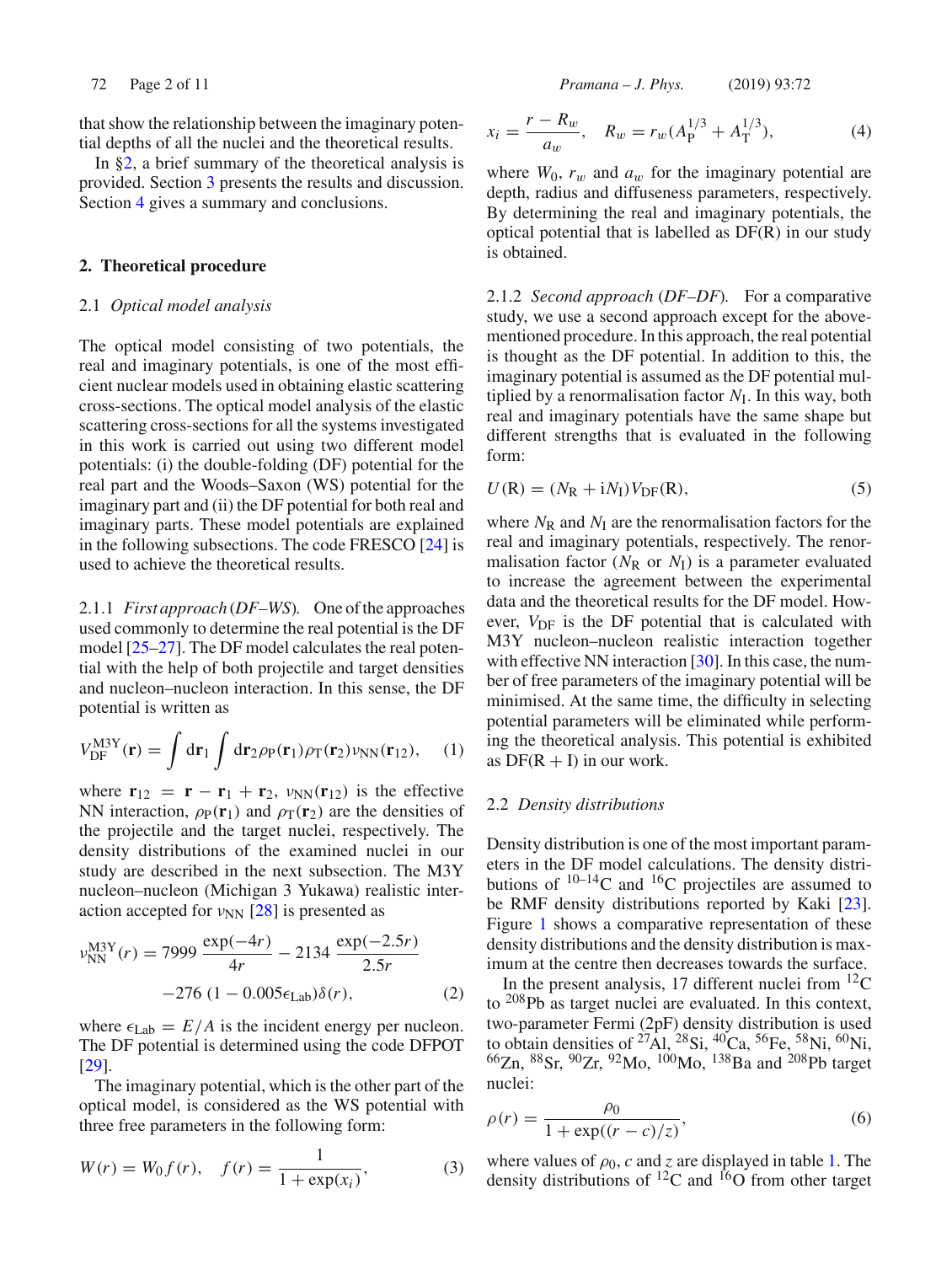

**Figure 1.** The RMF density distributions of  $^{10-14}$ C and  $^{16}$ C projectiles.

**Table 1.** The parameters of two-parameter Fermi (2pF) density for the <sup>27</sup>Al, <sup>28</sup>Si, <sup>40</sup>Ca, <sup>56</sup>Fe, <sup>58</sup>Ni, <sup>60</sup>Ni, <sup>66</sup>Zn, <sup>88</sup>Sr, <sup>90</sup>Zr,  $92$ Mo,  $100$ Mo,  $138$ Ba,  $208$ Pb nuclei and the parameters of Gaussian density for the  $12$ C and  $16$ O nuclei.

|                   |                  | 2pF           |            |        | Gaussian       |             |          |         |             |  |  |  |  |
|-------------------|------------------|---------------|------------|--------|----------------|-------------|----------|---------|-------------|--|--|--|--|
| <b>Nucleus</b>    | $\boldsymbol{c}$ | $\mathcal{Z}$ | $\rho_0$   | Ref.   | <b>Nucleus</b> | $\varsigma$ | Q        | $\beta$ | Ref.        |  |  |  |  |
| $^{27}$ Al        | 2.84             | 0.569         | 0.2015     | [31]   | ${}^{12}C$     | 0.1644      | 0.082003 | 0.3741  | $[32]$      |  |  |  |  |
| $^{28}Si$         | 3.15             | 0.475         | 0.175      | $[32]$ | $^{16}$ O      | 0.13173     | 0.085058 | 0.3228  | $[35 - 37]$ |  |  |  |  |
| $^{40}Ca$         | 3.60             | 0.523         | 0.169      | $[32]$ |                |             |          |         |             |  |  |  |  |
| 56Fe              | 3.99561          | 0.5935        | 0.17209927 | $[33]$ |                |             |          |         |             |  |  |  |  |
| $58$ Ni           | 4.094            | 0.54          | 0.172      | $[32]$ |                |             |          |         |             |  |  |  |  |
| $60$ Ni           | 4.20             | 0.475         | 0.1716     | [31]   |                |             |          |         |             |  |  |  |  |
| 66Zn              | 4.291            | 0.638         | 0.163819   | $[33]$ |                |             |          |         |             |  |  |  |  |
| $88$ Sr           | 4.83             | 0.496         | 0.168971   | $[33]$ |                |             |          |         |             |  |  |  |  |
| 90Zr              | 4.90             | 0.515         | 0.165      | $[32]$ |                |             |          |         |             |  |  |  |  |
| 92M <sub>0</sub>  | 4.83             | 0.540         | 0.173622   | $[34]$ |                |             |          |         |             |  |  |  |  |
| 100 <sub>Mo</sub> | 4.98             | 0.540         | 0.173303   | $[34]$ |                |             |          |         |             |  |  |  |  |
| $^{138}Ba$        | 5.60             | 0.540         | 0.171930   | $[34]$ |                |             |          |         |             |  |  |  |  |
| 208Pb             | 6.62             | 0.551         | 0.1600     | $[31]$ |                |             |          |         |             |  |  |  |  |

nuclei are taken as Gaussian shape in the following form:

$$
\rho(r) = (\zeta + \varrho r^2) \exp(-\beta r^2),\tag{7}
$$

where  $\zeta$ ,  $\varrho$  and  $\beta$  are listed in table 1. The density of  $14$ N target nucleus is written as [38]

$$
\rho_i(r) = \frac{\rho_{0i}}{1 + \exp((r - R_{0i})/a_i)},
$$
\n(8)

where  $\rho_{0i}$  (the central density),  $R_{0i}$  (half-density radii) and *ai* (the surface thickness parameter) are parameterised by

$$
\rho_{0i} = \frac{3A_i}{4\pi R_{0i}^3} \left[ 1 + \frac{\pi^2 a_i^2}{R_{0i}^2} \right]^{-1},\tag{9}
$$

$$
R_{0i} = 0.90106 + 0.10957A_i - 0.0013A_i^2
$$
  
+7.71458 × 10<sup>-6</sup>A<sub>i</sub><sup>3</sup> - 1.62164 × 10<sup>-8</sup>A<sub>i</sub><sup>4</sup>, (10)

$$
a_i = 0.34175 + 0.01234A_i - 2.1864 \times 10^{-4} A_i^2 + 1.46388 \times 10^{-6} A_i^3 - 3.24263 \times 10^{-9} A_i^4.
$$
 (11)

The density distribution of  ${}^{13}C$  target nucleus is taken as the modified harmonic oscillator (MHO) density [39]

$$
\rho(r) = \rho_0 \left( 1 + \alpha \frac{r^2}{a^2} \right) \exp\left( -\frac{r^2}{a^2} \right), \quad \rho_0 = \frac{1 + 1.5\alpha}{(\sqrt{\pi}\alpha)^3},\tag{12}
$$

where  $\alpha = 1.403$  and  $a = 1.635$  [11].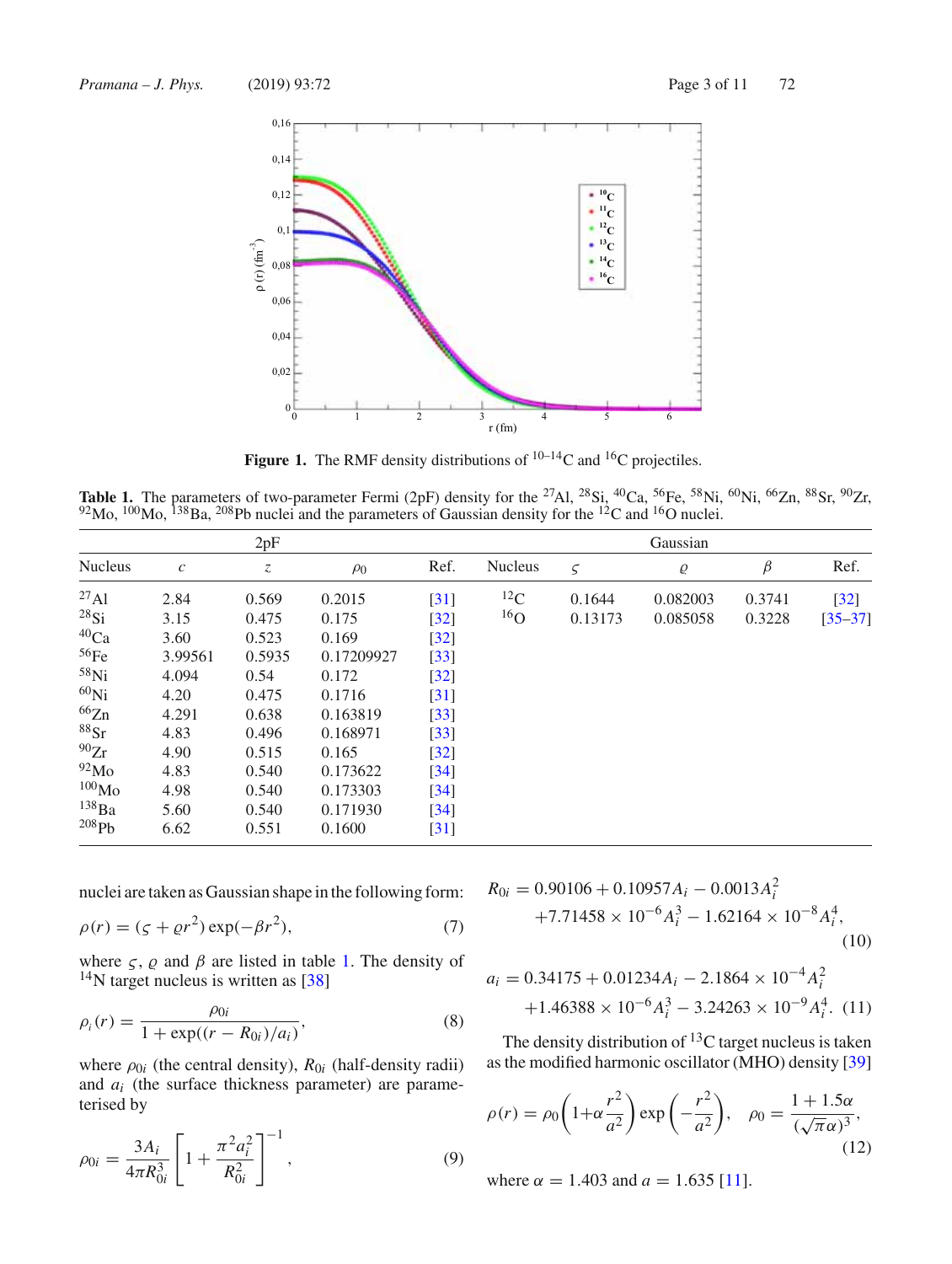### **3. Results and discussion**

The suitability of the RMF densities in describing the elastic scattering cross-sections of six different carbon isotopes is studied. With this goal, the elastic scattering angular distributions of the  $10-14$ C and  $16$ C nuclei consisting of 46 reactions including both DF(R) and  $DF(R + I)$  approaches at different incident energies are calculated. The results are shown in figures 2–11. Moreover, the imaginary potential equations for each carbon projectile are obtained by means of the RMF densities.

The depth  $(W_0)$ , radius  $(r_w)$  and diffusion  $(a_w)$  of the WS potential of the imaginary part of the optical potential are sought to obtain a good harmony with the experimental data. The geometrical parameters  $(r_w$  and  $a_w$ ) of each reaction that is searched in steps of 0.1 and 0.01 fm are given in tables  $2-7$ . Then,  $W_0$  values for



**Figure 2.** The elastic scattering angular distributions calculated using the RMF density of <sup>10</sup>C projectile for (**a**) <sup>10</sup>C + <sup>27</sup>Al at 29.1 MeV and (**b**) <sup>10</sup>C + <sup>208</sup>Pb at 256 MeV. The experimental data are taken from refs [8,9].



**Figure 3.** The elastic scattering angular distributions calculated using the RMF density of <sup>11</sup>C projectile for (**a**) <sup>11</sup>C + <sup>14</sup>N at 110 MeV and (**b**)  $^{11}C + ^{208}Pb$  at 226 MeV. The experimental data are taken from refs [9,10].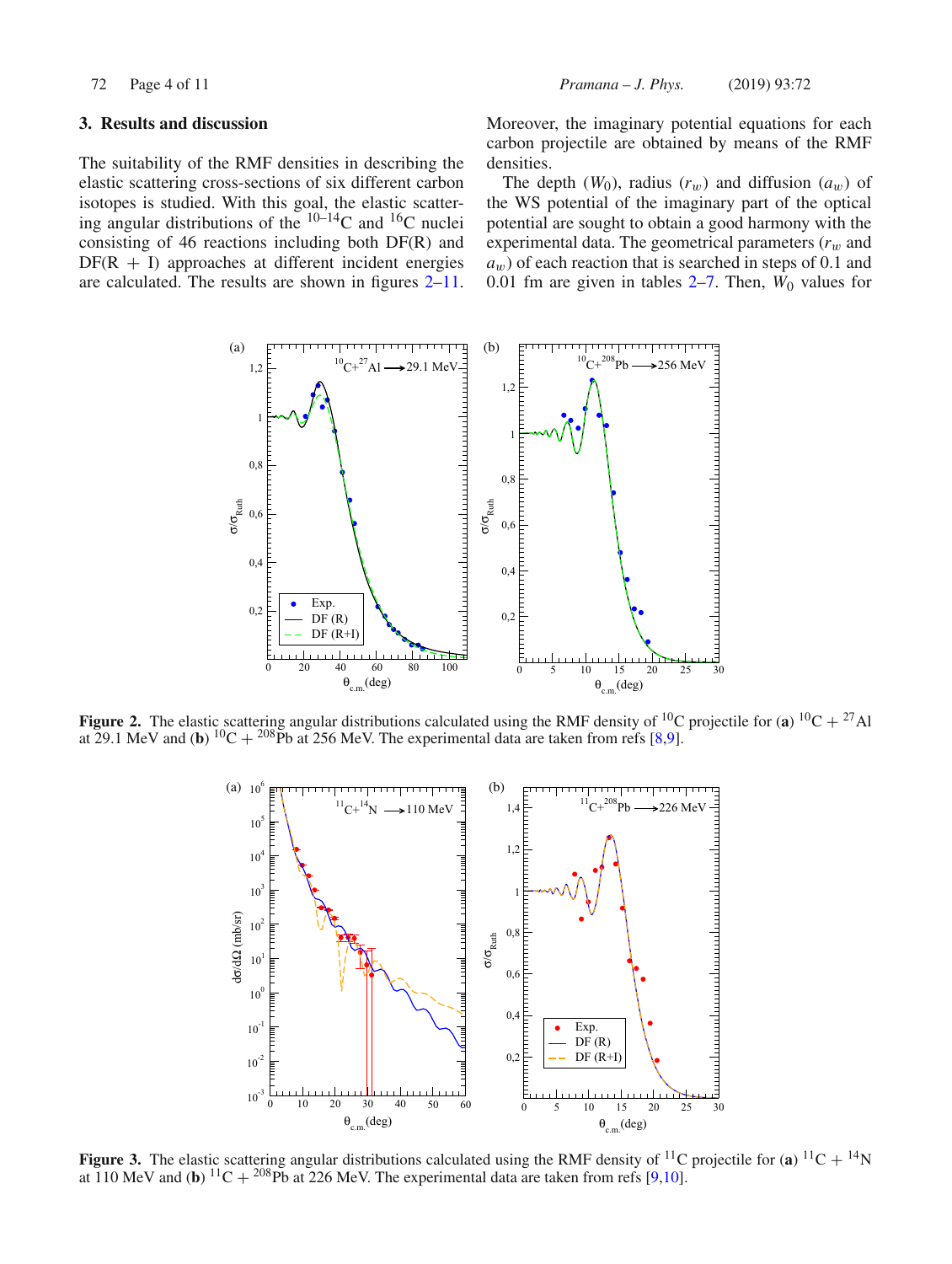

**Figure 4.** The elastic scattering angular distributions calculated using the RMF density of <sup>12</sup>C projectile for <sup>12</sup>C + <sup>28</sup>Si at 49.3 MeV. The experimental data are taken from ref. [11].

![](_page_4_Figure_4.jpeg)

**Figure 5.** Same as figure 4, but for (**a**) <sup>12</sup>C + <sup>40</sup>Ca at 180 MeV, (**b**) <sup>12</sup>C + <sup>58</sup>Ni at 300 MeV, (**c**) <sup>12</sup>C + <sup>88</sup>Sr at 80 MeV and  $(d)$ <sup>12</sup>C + <sup>90</sup>Zr at 120 MeV. The experimental data are taken from refs [12–14].

constant values of  $r_w$  and  $a_w$  are examined and all the values are listed in tables 2–7. Finally, the other parameters calculated for all the investigated reactions in this work are the real  $(J_R)$  and imaginary  $(J_I)$  volume integrals in MeV fm<sup>3</sup>. The values of  $J_R$  and  $J_I$  for each reaction are shown in tables 2–7.

# 3.1 *Analysis with* <sup>10</sup>*C projectile*

The elastic scattering cross-sections of  ${}^{10}C + {}^{27}Al$  (at 29.1 MeV) and  ${}^{10}C + {}^{208}Pb$  (at 256 MeV) reactions have been calculated using two different approaches of the optical model. The theoretical results, together with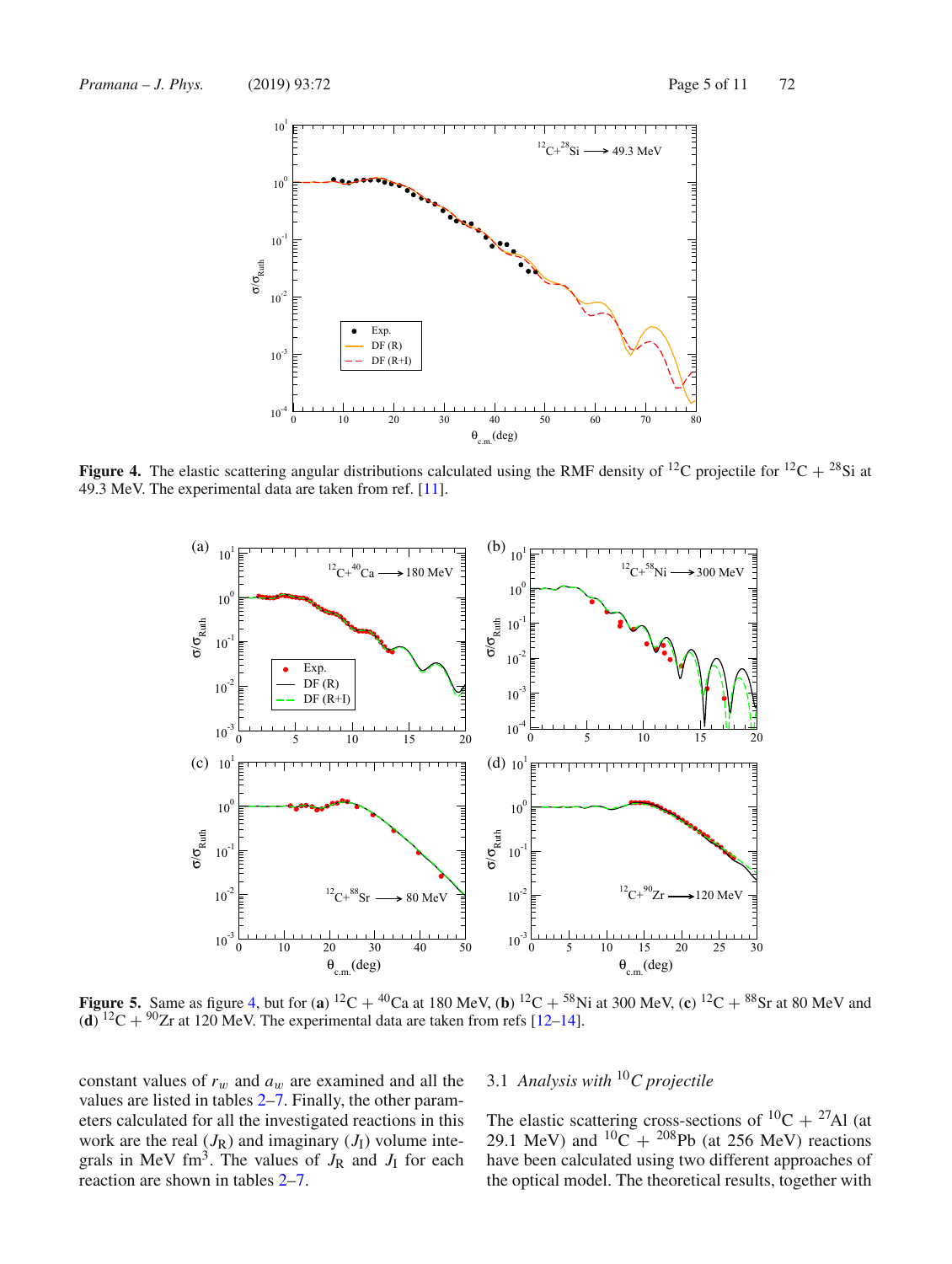![](_page_5_Figure_2.jpeg)

**Figure 6.** Same as figure 4, but for <sup>12</sup>C + <sup>208</sup>Pb at 180 MeV. The experimental data are taken from ref. [12].

![](_page_5_Figure_4.jpeg)

**Figure 7.** The elastic scattering angular distributions calculated using the RMF density of <sup>13</sup>C projectile for (a) <sup>13</sup>C + <sup>12</sup>C at 650 MeV, (**b**) <sup>13</sup>C + <sup>16</sup>O at 50 MeV and (**c**) <sup>13</sup>C + <sup>28</sup>Sr at 60 MeV. The experimental data are taken from refs [15–17].

the experimental data, are presented in figure 2. Also, the optical potential parameters of the analysed systems are given in table 2. It is observed that the harmony between the theoretical results and the experimental data is very good. Additionally, it is seen that the  $DF(R)$ result of  $^{10}C + ^{27}Al$  reaction is slightly better than the  $DF(R+I)$  result. The renormalisation factor  $(N_R)$  shows the deviation from unity while the theoretical results with both  $DF(R)$  and  $DF(R+I)$  models are achieved. Also, the total reaction cross-sections ( $\sigma$ ) of DF(R) and  $DF(R+I)$  models are provided in table 2. It is observed

that the results of both models are very close to each other. The  $\sigma$  value of <sup>10</sup>C + <sup>208</sup>Pb reaction at 256 MeV is reported to be 3269 mb for the São Paulo potential (SPP) calculation in [9]. It can be said that our  $\sigma$  value is very close to the value in [9].

# 3.2 *Analysis with* <sup>11</sup>*C projectile*

For the analysis with  $^{11}$ C projectile, we have investigated the elastic scattering angular distributions with the  $^{14}$ N target nucleus at 110 MeV and the  $^{208}$ Pb target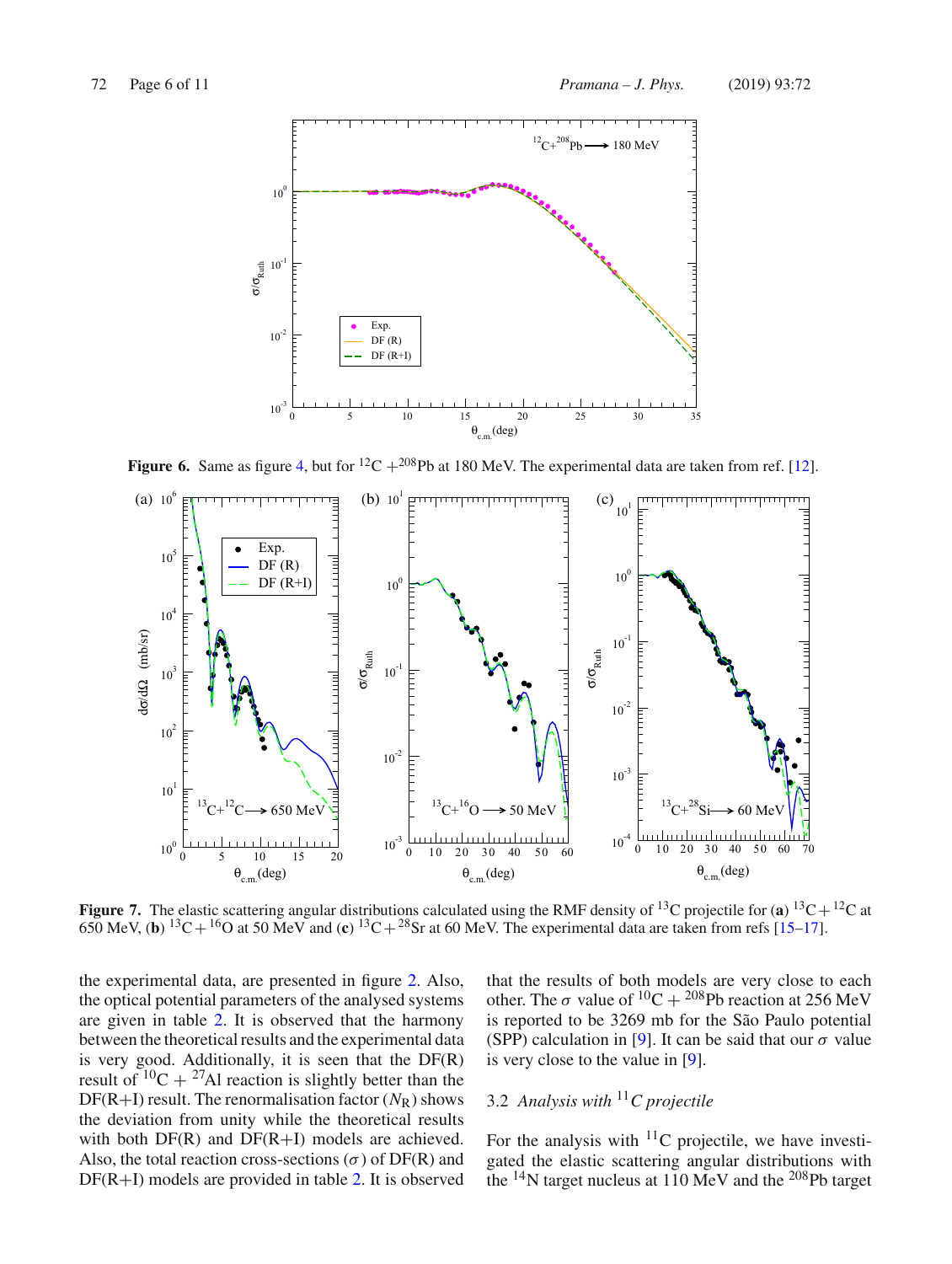![](_page_6_Figure_2.jpeg)

**Figure 8.** The elastic scattering angular distributions calculated using the RMF density of  $^{14}C$  projectile for  $^{14}C + ^{13}C$  at 168 MeV. The experimental data are taken from ref. [18].

![](_page_6_Figure_4.jpeg)

**Figure 9.** Same as figure 8, but for (**a**)  $^{14}C + ^{40}Ca$  at 51 MeV, (**b**)  $^{14}C + ^{56}Fe$  at 51 MeV, (**c**)  $^{14}C + ^{60}Ni$  at 51 MeV,  $^{14}C + ^{60}Ni$  at 51 MeV,  $(d)$  <sup>14</sup>C + <sup>66</sup>Zn at 51 MeV, (e) <sup>14</sup>C + <sup>88</sup>Sr at 51 MeV and (f) <sup>14</sup>C + <sup>92</sup>Mo at 71 MeV. The experimental data are taken from refs [19,20].

nucleus at 226 MeV. We have compared our results with the experimental data in figure 3. We have observed that our results are in good agreement with experimental data. However, we have noticed that DF(R) and DF(R+I) results are slightly different for  $^{11}C$  + <sup>14</sup>N reaction while they are the same for <sup>11</sup>C + <sup>208</sup>Pb reaction. We have listed the optical potential parameters in table 3. We have realised that the  $N_R$  values of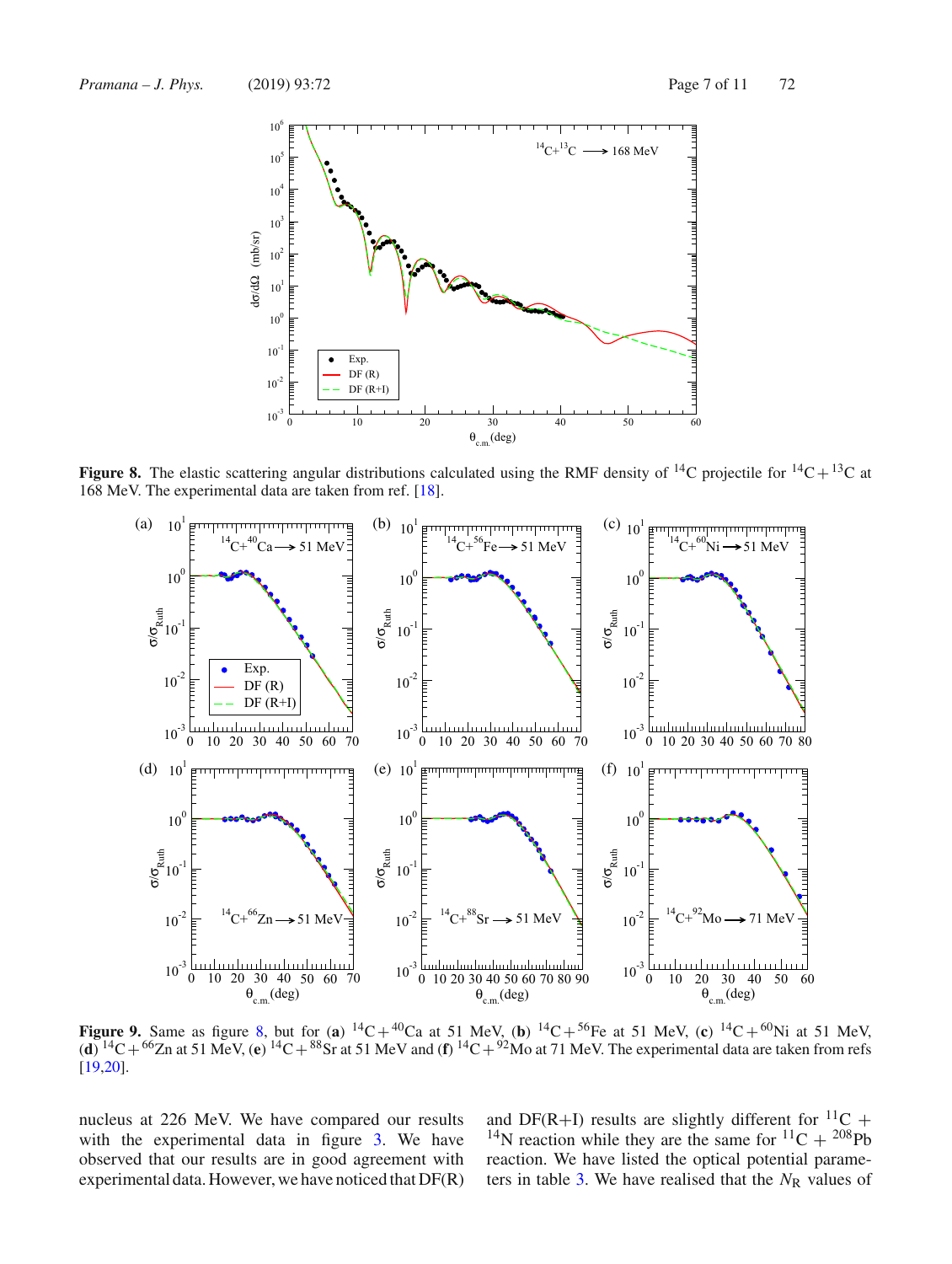![](_page_7_Figure_2.jpeg)

**Figure 10.** Same as figure 8, but for (a)  ${}^{14}C + {}^{100}Mo$  at 71 MeV and (b)  ${}^{14}C + {}^{138}Ba$  at 64 MeV. The experimental data are taken from refs [20,21].

![](_page_7_Figure_4.jpeg)

**Figure 11.** The elastic scattering angular distributions calculated using the RMF density of <sup>16</sup>C projectile for <sup>16</sup>C+<sup>12</sup>C at 260 MeV. The experimental data are taken from ref. [22].

DF(R) and DF(R+I) are  $\approx 1$  for <sup>11</sup>C + <sup>14</sup>N reaction while the  $N_R$  values deviate from unity for  ${}^{11}C + {}^{208}Pb$ reaction. For comparison with the literature, we have found the  $\sigma$  value of  $^{11}C + ^{208}Pb$  as 3266 mb for the SPP calculation [9]. As a result, we can deduce that our result is in agreement with literature [9].

### 3.3 *Analysis with* <sup>12</sup>*C projectile*

The elastic scattering cross-sections of the  ${}^{12}C$  nucleus by the  $^{28}$ Si,  $^{40}$ Ca,  $^{58}$ Ni,  $^{88}$ Sr,  $^{90}$ Zr and  $^{208}$ Pb target nuclei have been evaluated in three processes consisting of light target (<sup>12</sup>C + <sup>28</sup>Si at 49.3 MeV), medium-heavy target  $(^{12}C + ^{40}Ca$  at 180 MeV,  $^{12}C + ^{58}Ni$  at 300 MeV,

 $^{12}C + ^{88}Sr$  at 80 MeV and  $^{12}C + ^{90}Zr$  at 120 MeV) and heavy target  $(^{12}C + ^{208}Pb$  at 180 MeV) reactions. The theoretical results are exhibited in figure 4 for light target nucleus reaction, in figure 5 for medium-heavy target nucleus reactions and in figure 6 for heavy target nucleus reaction. In addition, the optical potential parameters are given in table 4. The theoretical results of light, medium and heavy target nucleus reactions are in very good agreement with each other and with experimental data. The  $N_R$  values of  $DF(R)$  and DF(R+I) models are unity. Also, the cross-sections of both models are listed in table 4. It is seen that the cross-sections are very close to each other. In [12], the σ values of <sup>12</sup>C + <sup>40</sup>Ca, <sup>12</sup>C + <sup>90</sup>Zr and <sup>12</sup>C + <sup>208</sup>Pb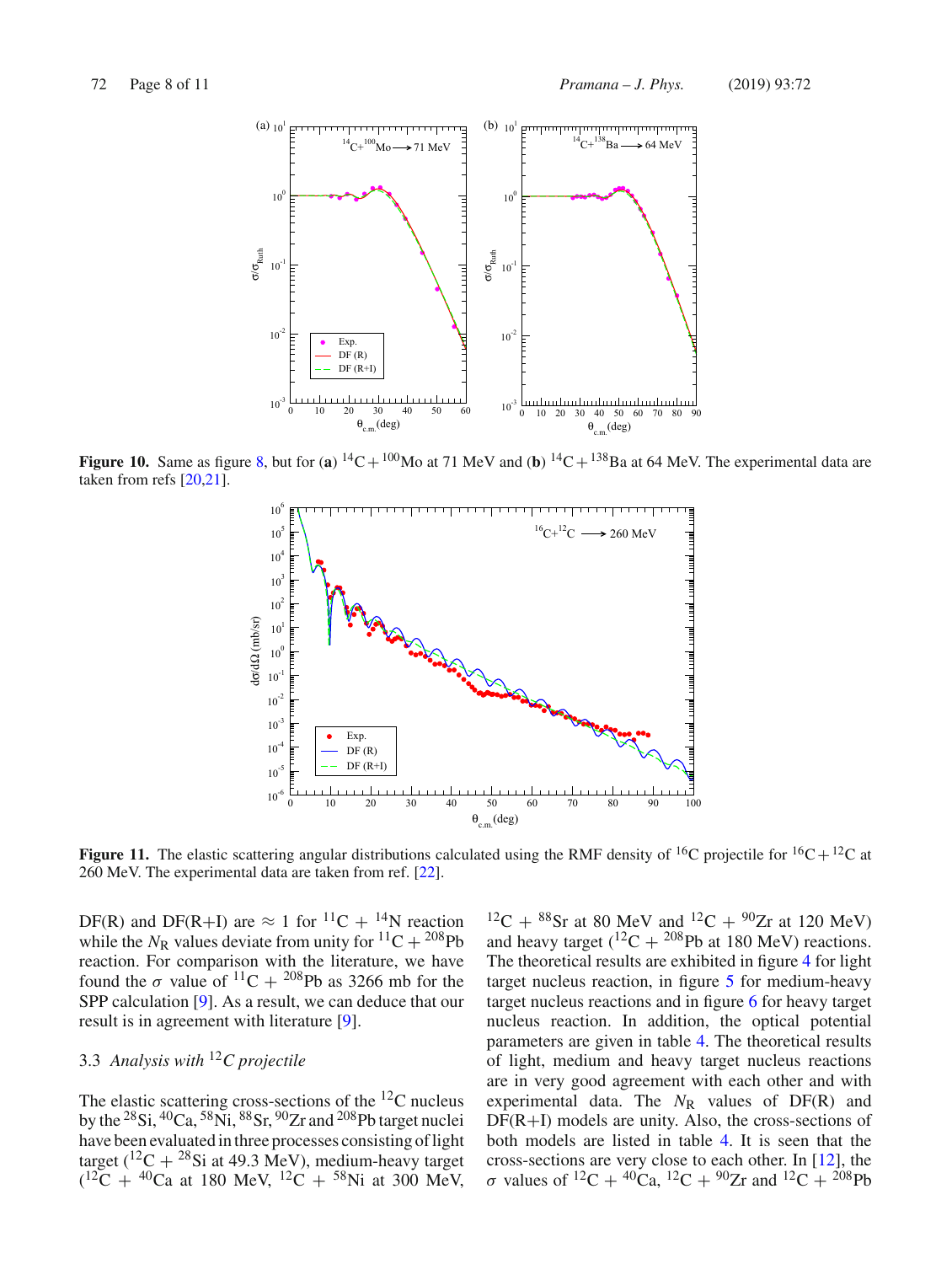**Table 2.** The normalisation factors ( $N_R$  and  $N_I$ ), the depth ( $W_0$ ) in MeV, real ( $J_R$ ) and imaginary ( $J_I$ ) volume integrals in MeV fm<sup>3</sup> and the cross-sections ( $\sigma$ ) in mb obtained from analysis with DF(R) and DF(R + I) potentials of elastic scattering of <sup>10</sup>C from <sup>27</sup>Al (at 29.1 MeV) and <sup>208</sup>Pb (at 256 MeV). The geometrical parameters are fixed as follows:  $r_w = 1.30$  fm,  $a_w = 0.45$  fm and  $r_c = 1.25$  fm.

| System $E_{\text{Lab}}$ $N_R^{(R)}$ $W_0^{(R)}$ $J_R^{(R)}$ $J_I^{(R)}$ $\sigma^{(R)}$ $N_R^{(R+I)}$ $N_I^{(R+I)}$ $J_R^{(R+I)}$ $J_I^{(R+I)}$ $\sigma^{(R+I)}$        |  |  |  |  |  |  |
|------------------------------------------------------------------------------------------------------------------------------------------------------------------------|--|--|--|--|--|--|
| ${}^{10}C+{}^{27}Al$ 29.1 0.72 19.5 298.7 95.0 879.9 0.42 0.55 174.2 228.1 968.6<br>${}^{10}C+{}^{208}Pb$ 256 0.87 20.0 334.3 47.5 3156.7 0.70 0.70 268.9 268.9 3287.4 |  |  |  |  |  |  |

**Table 3.** Same as table 2, but for <sup>11</sup>C elastic scattering by <sup>14</sup>N (at 110 MeV) and <sup>208</sup>Pb (at 226 MeV). The geometrical parameters are fixed as follows:  $r_w = 1.30$  fm,  $a_w = 0.58$  fm and  $r_c = 1.25$  fm.

| System                                                                                |  |  |  |                                     | $E_{\rm Lab}$ $N^{(\rm R)}_{\rm R}$ $W^{(\rm R)}_{0}$ $J^{(\rm R)}_{\rm R}$ $J^{(\rm R)}_{I}$ $\sigma^{(\rm R)}$ $N^{(\rm R+I)}_{\rm R}$ $N^{(\rm R+I)}_{\rm I}$ $J^{(\rm R+I)}_{\rm R}$ $J^{(\rm R+I)}_{\rm I}$ $\sigma^{(\rm R+I)}$ |                         |                    |  |
|---------------------------------------------------------------------------------------|--|--|--|-------------------------------------|---------------------------------------------------------------------------------------------------------------------------------------------------------------------------------------------------------------------------------------|-------------------------|--------------------|--|
| ${}^{11}C+{}^{14}N$ 110 1.0 47.5 405.0 308.3 1820.9 1.0 0.47<br>${}^{11}C+{}^{208}Pb$ |  |  |  | 226 0.74 11.5 289.4 25.4 3120.3 0.8 |                                                                                                                                                                                                                                       | 0.60 312.8 234.6 3082.0 | 405.0 190.3 1329.9 |  |

**Table 4.** Same as table 2, but for <sup>12</sup>C elastic scattering by <sup>28</sup>Si (at 49.3 MeV), <sup>40</sup>Ca (at 180 MeV), <sup>58</sup>Ni (at 300 MeV), <sup>88</sup>Sr (at 80 MeV), <sup>90</sup>Zr (at 120 MeV) and <sup>208</sup>Pb (at 180 MeV). The geometrical parameters are fixed as follows:  $r_w = 1.24$  fm,  $a_w = 0.60$  fm and  $r_c = 1.25$  fm.

| System                | $E_{\rm Lab}$ | $N_{\rm R}^{\rm (R)}$ | $W_0^{(R)}$ | $J_{\rm p}^{\rm (R)}$ | $J_{\rm I}^{\rm (R)}$ | $\sigma^{(R)}$ | $N_{\rm R}^{(\rm R+I)}$ | $N_{\rm r}^{\rm (R+I)}$ | $J_{\rm R}^{(\rm R+I)}$ | $J_{\rm I}^{\rm (R+I)}$ | $\sigma^{(R+I)}$ |
|-----------------------|---------------|-----------------------|-------------|-----------------------|-----------------------|----------------|-------------------------|-------------------------|-------------------------|-------------------------|------------------|
| ${}^{12}C+{}^{28}Si$  | 49.3          | 1.0                   | 11.5        | 414.0                 | 44.6                  | 1349.6         | 1.0                     | 0.5                     | 414.0                   | 207.0                   | 1334.6           |
| ${}^{12}C+{}^{40}Ca$  | 180           | 1.0                   | 25.3        | 397.6                 | 83.8                  | 2095.0         | 1.0                     | 1.0                     | 397.6                   | 397.6                   | 2092.9           |
| ${}^{12}C+{}^{58}Ni$  | 300           | 1.0                   | 18.5        | 384.4                 | 52.6                  | 2266.0         | 1.0                     | 0.85                    | 384.4                   | 326.7                   | 2327.5           |
| $^{12}C+^{88}Sr$      | 80            | 1.0                   | 13.5        | 410.5                 | 32.8                  | 1775.6         | 1.0                     | 0.65                    | 410.5                   | 266.8                   | 1794.7           |
| ${}^{12}C+{}^{90}Zr$  | 120           | 1.0                   | 13.5        | 406.5                 | 32.5                  | 2140.9         | 1.0                     | 1.0                     | 406.5                   | 406.5                   | 2321.5           |
| ${}^{12}C+{}^{208}Pb$ | 180           | 1.0                   | 32.0        | 398.8                 | 58.6                  | 3078.2         | 1.0                     | 1.0                     | 398.8                   | 398.8                   | 3058.3           |

**Table 5.** Same as table 2, but for <sup>13</sup>C elastic scattering by <sup>12</sup>C (at 650 MeV), <sup>16</sup>O (at 50 MeV) and <sup>28</sup>Si (at 60 MeV). The geometrical parameters are fixed as follows:  $r_w = 1.28$  fm,  $a_w = 0.60$  fm and  $r_c = 1.25$  fm.

| System                                                 |    |     |      |            |             |     | $E_{\rm Lab}$ $N_{\rm R}^{(\rm R)}$ $W_0^{(\rm R)}$ $J_{\rm R}^{(\rm R)}$ $J_{\rm I}^{(\rm R)}$ $\sigma^{(\rm R)}$ $N_{\rm R}^{(\rm R+I)}$ $N_{\rm I}^{(\rm R+I)}$ $J_{\rm R}^{(\rm R+I)}$ $J_{\rm I}^{(\rm R+I)}$ $\sigma^{(\rm R+I)}$ |       |       |              |
|--------------------------------------------------------|----|-----|------|------------|-------------|-----|-----------------------------------------------------------------------------------------------------------------------------------------------------------------------------------------------------------------------------------------|-------|-------|--------------|
| ${}^{13}C+{}^{12}C$ 650 1.0 13.0 350.2 80.5 1334.9 1.0 |    |     |      |            |             |     | 0.75                                                                                                                                                                                                                                    | 350.2 |       | 262.6 1319.0 |
| ${}^{13}C+{}^{16}O$ 50                                 |    | 1.0 | 10.0 | 413.4 53.2 | 1419.3      | 1.0 | 0.60                                                                                                                                                                                                                                    | 413.4 | 248.0 | 1412.2       |
| $^{13}C+^{28}Si$                                       | 60 | 1.0 | 12.0 | 413.4      | 48.6 1591.3 | 1.1 | 0.82                                                                                                                                                                                                                                    | 454.7 | 339.0 | 1664.4       |

**Table 6.** Same as table 2, but for <sup>14</sup>C elastic scattering by <sup>13</sup>C (at 168 MeV), <sup>40</sup>Ca (at 51 MeV), <sup>56</sup>Fe (at 51 MeV), <sup>60</sup>Ni (at 51 MeV),  $^{66}$ Zn (at 51 MeV),  $^{88}$ Sr (at 51 MeV),  $^{92}$ Mo (at 71 MeV),  $^{100}$ Mo (at 71 MeV) and  $^{138}$ Ba (at 64 MeV). The geometrical parameters are fixed as follows:  $r_w = 1.24$  fm,  $a_w = 0.60$  fm and  $r_c = 1.25$  fm.

| System               | $E_{\rm Lab}$ | $N_{\rm R}^{\rm (R)}$ | $W_0^{(R)}$ | $J_{\rm R}^{\rm (R)}$ | $J_{\rm I}^{\rm (R)}$ | $\sigma^{(R)}$ | $N_{\rm R}^{(\rm R+I)}$ | $N_{\rm I}^{\rm (R+I)}$ | $J_{\rm R}^{(\rm R+I)}$ | $J_I^{(R+I)}$ | $\sigma^{(R+I)}$ |
|----------------------|---------------|-----------------------|-------------|-----------------------|-----------------------|----------------|-------------------------|-------------------------|-------------------------|---------------|------------------|
| $^{14}C+^{13}C$      | 168           | 1.0                   | 14.1        | 402.5                 | 73.6                  | 1552.3         | 1.0                     | 0.60                    | 402.5                   | 241.5         | 1518.3           |
| ${}^{14}C+{}^{40}Ca$ | 51            | 1.0                   | 25.3        | 413.2                 | 76.3                  | 1545.7         | 1.0                     | 1.00                    | 413.2                   | 413.2         | 1643.2           |
| $^{14}C+^{56}Fe$     | 51            | 0.71                  | 22.0        | 294.1                 | 57.5                  | 1462.7         | 0.6                     | 0.55                    | 248.5                   | 227.8         | 1524.2           |
| $^{14}C+^{60}Ni$     | 51            | 1.0                   | 16.5        | 414.1                 | 42.0                  | 1351.0         | 1.0                     | 0.74                    | 414.1                   | 306.4         | 1406.2           |
| ${}^{14}C+{}^{66}Zn$ | 51            | 0.63                  | 19.5        | 261.2                 | 47.7                  | 1373.1         | 0.5                     | 0.50                    | 207.3                   | 207.3         | 1508.8           |
| $^{14}C+^{88}Sr$     | 51            | 1.0                   | 19.5        | 414.7                 | 42.7                  | 1179.5         | 1.0                     | 0.71                    | 414.7                   | 294.4         | 1232.4           |
| $^{14}C+^{92}Mo$     | 71            | 0.9                   | 21.5        | 371.5                 | 46.3                  | 1683.5         | 0.8                     | 0.70                    | 330.2                   | 288.9         | 1746.0           |
| $^{14}C+^{100}Mo$    | 71            | 1.0                   | 20.0        | 412.8                 | 41.8                  | 1780.0         | 1.0                     | 0.88                    | 412.8                   | 363.2         | 1932.2           |
| $^{14}C+^{138}Ba$    | 64            | 1.0                   | 15.5        | 413.7                 | 29.0                  | 1223.8         | 1.0                     | 0.58                    | 413.7                   | 239.9         | 1308.0           |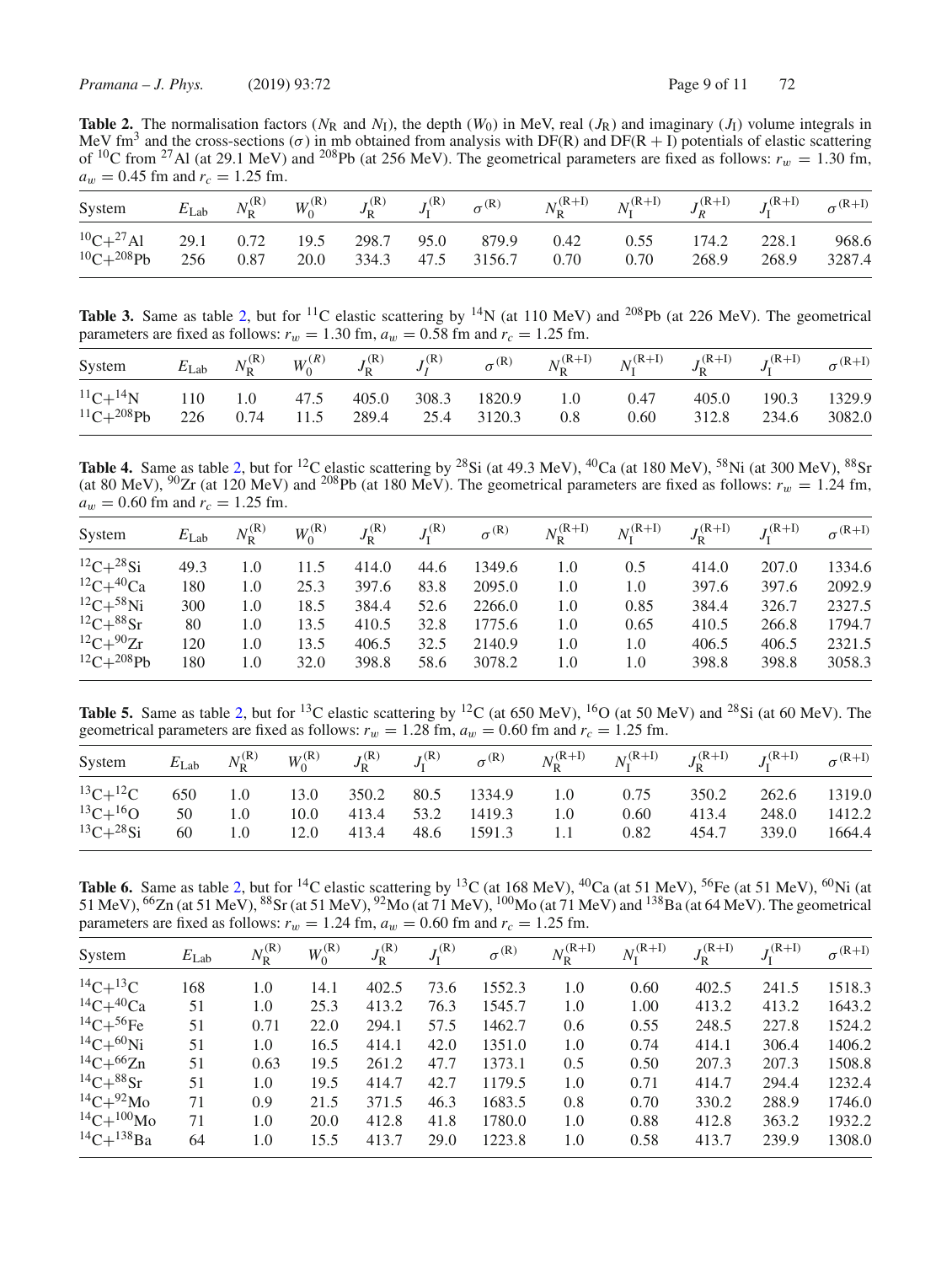**Table 7.** Same as table 2, but for <sup>16</sup>C elastic scattering by <sup>12</sup>C (at 260 MeV). The geometrical parameters are fixed as follows:  $r_w = 1.12$  fm,  $a_w = 0.425$  fm and  $r_c = 1.25$  fm.

| System $E_{\text{Lab}}$ $N_{\text{R}}^{(\text{R})}$ $W_0^{(\text{R})}$ $J_{\text{R}}^{(\text{R})}$ $J_{\text{I}}^{(\text{R})}$ $\sigma^{(\text{R})}$ $N_{\text{R}}^{(\text{R+I})}$ $N_{\text{I}}^{(\text{R+I})}$ $J_{\text{R}}^{(\text{R+I})}$ $J_{\text{I}}^{(\text{R+I})}$ $\sigma^{(\text{R+I})}$<br>and the state of the state of the |  |  |  |  |  |  |
|-------------------------------------------------------------------------------------------------------------------------------------------------------------------------------------------------------------------------------------------------------------------------------------------------------------------------------------------|--|--|--|--|--|--|
| ${}^{16}C+{}^{12}C$ 260 1.03 95.5 408.5 345.6 1502.5 1.00 0.62 396.6 245.8 1730.0                                                                                                                                                                                                                                                         |  |  |  |  |  |  |

reactions are reported as 2165, 2219 and 2873 mb, respectively. It can be predicted that these values are very close to our results. Consequently, it can be said that the theoretical results obtained for the RMF density distribution of <sup>12</sup>C projectile using the DF(R) and DF(R+I) models describe the experimental data very well.

### 3.4 *Analysis with* <sup>13</sup>*C projectile*

The elastic scattering angular distributions of  ${}^{13}C+{}^{12}C$ (at 650 MeV),  ${}^{13}C+{}^{16}O$  (at 50 MeV) and  ${}^{13}C+{}^{28}Si$  (at 60 MeV) reactions have been calculated using the DF(R) and  $DF(R+I)$  models. The theoretical results have been compared with the experimental data in figure 7. It has been observed that the theoretical results of  ${}^{13}C+{}^{12}C$ ,  $^{13}C+^{16}O$  and  $^{13}C+^{28}Si$  reactions are in good agreement with the experimental data. They provide correct descriptions of the minima and maxima. The N<sub>R</sub> values of DF(R) and DF(R+I) models are  $\approx$  1. Additionally, the  $\sigma$  values of DF(R) and DF(R+I) models are given in table 5. It is seen that the  $\sigma$  values are in harmony with each other.

### 3.5 *Analysis with* <sup>14</sup>*C projectile*

The elastic scattering cross-sections of the  $^{14}$ C nucleus on the <sup>13</sup>C, <sup>40</sup>Ca, <sup>56</sup>Fe, <sup>60</sup>Ni, <sup>66</sup>Zn, <sup>88</sup>Sr, <sup>92</sup>Mo, <sup>100</sup>Mo and <sup>138</sup>Ba target nuclei have been calculated in three processes consisting of light target ( ${}^{14}C+{}^{13}C$  at 168 MeV), medium-heavy target  $(^{14}C+^{40}Ca$  at 51 MeV,  $^{14}C+^{56}Fe$ at 51 MeV,  ${}^{14}C + {}^{60}Ni$  at 51 MeV,  ${}^{14}C + {}^{66}Zn$  at 51 MeV,  $^{14}C+^{88}Sr$  at 51 MeV and  $^{14}C+^{92}Mo$  at 71 MeV) and heavy target  $({}^{14}C+{}^{100}Mo$  at 71 MeV and  ${}^{14}C+{}^{138}Ba$ at 64 MeV) reactions. The theoretical results are shown in figure 8 for light target nucleus reaction, in figure 9 for medium-heavy target nucleus reactions and in figure 10 for heavy target nucleus reactions. The optical potential parameters for all the reactions are listed in table 6. The compatibility of the theoretical results of light, medium and heavy target nucleus reactions with the experimental data is very good. The  $N_R$  values of DF(R) and  $DF(R+I)$  models are around unity in general sense. Additionally, the  $\sigma$  values of DF(R) and DF(R + I) models are shown in table 6. It is observed that the two models also give similar descriptions of the scattering observables when the  $\sigma$  values of DF(R) and DF(R+I) models are compared. Consequently, it can be said that the RMF density of the  $^{14}$ C nucleus is very successful in describing the elastic scattering cross-sections of light, medium and heavy target nucleus reactions from  ${}^{13}C$  to  $138$ Ba.

## 3.6 *Analysis with* <sup>16</sup>*C projectile*

In our study, the last examined reaction is  ${}^{16}C+{}^{12}C$ at 260 MeV. The elastic scattering cross-sections calculated using  $DF(R)$  and  $DF(R+I)$  approaches are presented and compared with the experimental data in figure 11. Also, the optical potential parameters are displayed in table 7. It is observed that the theoretical results of  $DF(R)$  and  $DF(R+I)$  models are in agreement with the data in the general sense although they miss some experimental data. The  $\sigma$  value of <sup>16</sup>C + <sup>12</sup>C at 260 MeV is given as 1471 mb in [22]. This value is especially very consistent with the  $\sigma$  value of DF(R) approach.

### 3.7 *Derivation of new global potential sets*

One of the principal aims in nuclear reaction studies is considered to be the search for global potential sets. If this is achieved, a faster process can be performed when different systems are running. But it is not so simple. For this purpose, a large number of calculations are performed and the global potential sets are sought from the parameters obtained.

In the present study, we obtain new global potential sets for the analysed carbon isotopes. For this, we use the parameters that are obtained from the optical model calculations performed in this work. Thus, new global potential expressions for each carbon isotopes are found to be

for <sup>10</sup>C nucleus :  
\n
$$
W_0^{(R)} = 18.292 - 0.01131861E + \frac{0.367326Z_T}{A_T^{1/3}},
$$
\n(13)

for <sup>11</sup>C nucleus:  

$$
W^{(R)} = 55.4955 + 0.0200124E = 3.51393Z_{T}
$$

$$
W_0^{(R)} = 55.4055 + 0.0209124E - \frac{3.51393Z_T}{A_T^{1/3}},
$$
 (14)

for 12C nucleus:

$$
W_0^{(R)} = 2.52069 + 0.0358592E + \frac{1.35853Z_T}{A_T^{1/3}},
$$
 (15)